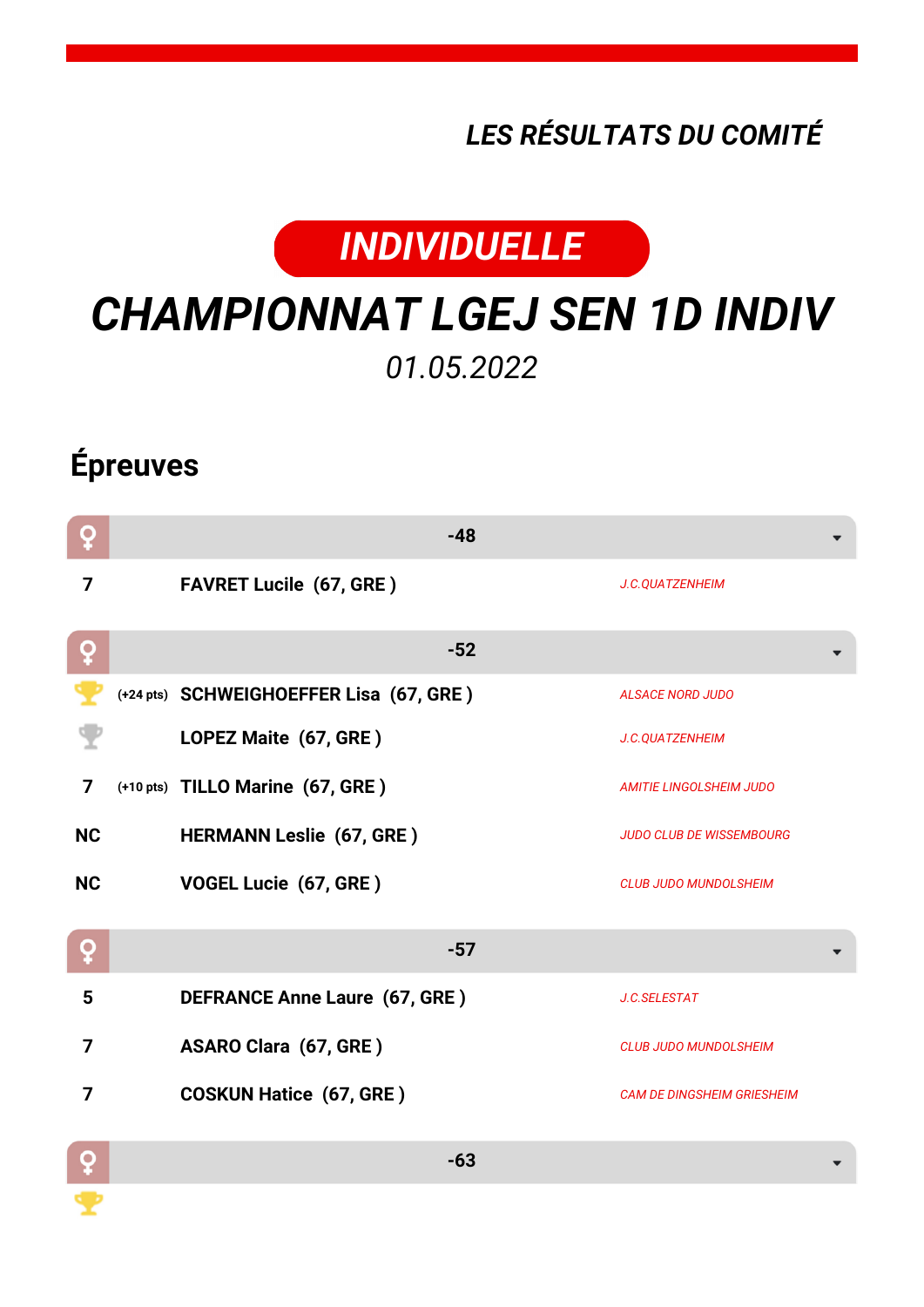|                   |            | (+17 pts) BRUHL Loriane (67, GRE)  | <b>ALSACE NORD JUDO</b>       |
|-------------------|------------|------------------------------------|-------------------------------|
| <b>NC</b>         |            | <b>BRUNNER Verane (67, GRE)</b>    | J.C.HAGUENAU                  |
| <b>NC</b>         |            | <b>MAHLER Pauline (67, GRE)</b>    | J.C.SAVERNE                   |
| ò                 |            | $-70$                              |                               |
| 6                 | $(+7$ pts) | <b>MAUPOUX Alexine (67, GRE)</b>   | <b>ASOR SCHILTIGHEIM</b>      |
| <b>NC</b>         |            | <b>AKALIN Zeynep (67, GRE)</b>     | <b>ASOR SCHILTIGHEIM</b>      |
| <b>NC</b>         |            | <b>SCHAEFFER Eve (67, GRE)</b>     | J.C.QUATZENHEIM               |
| <b>NC</b>         |            | SPOHR Clara (67, GRE)              | <b>ALSACE NORD JUDO</b>       |
| ò                 |            | $-78$                              |                               |
| т                 |            | <b>BORD Nadine (67, GRE)</b>       | JC EDMOND VOLLMER LAUTERBOURG |
| 7                 |            | <b>DROUIN Eloise (67, GRE)</b>     | A.M. DU PAYS DE LA MOSSIG     |
|                   |            |                                    |                               |
| ò                 |            | $+78$                              |                               |
|                   |            | (+10 pts) LASSALLE Ninon (67, GRE) | J.C.QUATZENHEIM               |
| 7                 |            | <b>BARTHEL Amandine (67, GRE)</b>  | <b>ARTS MARTIAUX D ESCHAU</b> |
| $\mathbf{\alpha}$ |            | $-60$                              |                               |
| <b>NC</b>         |            | <b>FERREIRA Yoann (67, GRE)</b>    | J.C.QUATZENHEIM               |
| <b>NC</b>         |            | MOSA Samy (67, GRE)                | J.C.HAGUENAU                  |
| $\mathbf{Q}$      |            | $-66$                              |                               |
| <b>NC</b>         |            | <b>GAILLAND Lucas (67, GRE)</b>    | <b>JUDO CLUB OBERNAI</b>      |
| <b>NC</b>         |            | KLING Alexandre (67, GRE)          | <b>CTRE JUDO HERRLISHEIM</b>  |
| <b>NC</b>         |            | LAVOIE Lionel (67, GRE)            | <b>JUDO CLUB OBERNAI</b>      |

 $\boxed{\mathbf{c}}$ 

 $\blacktriangledown$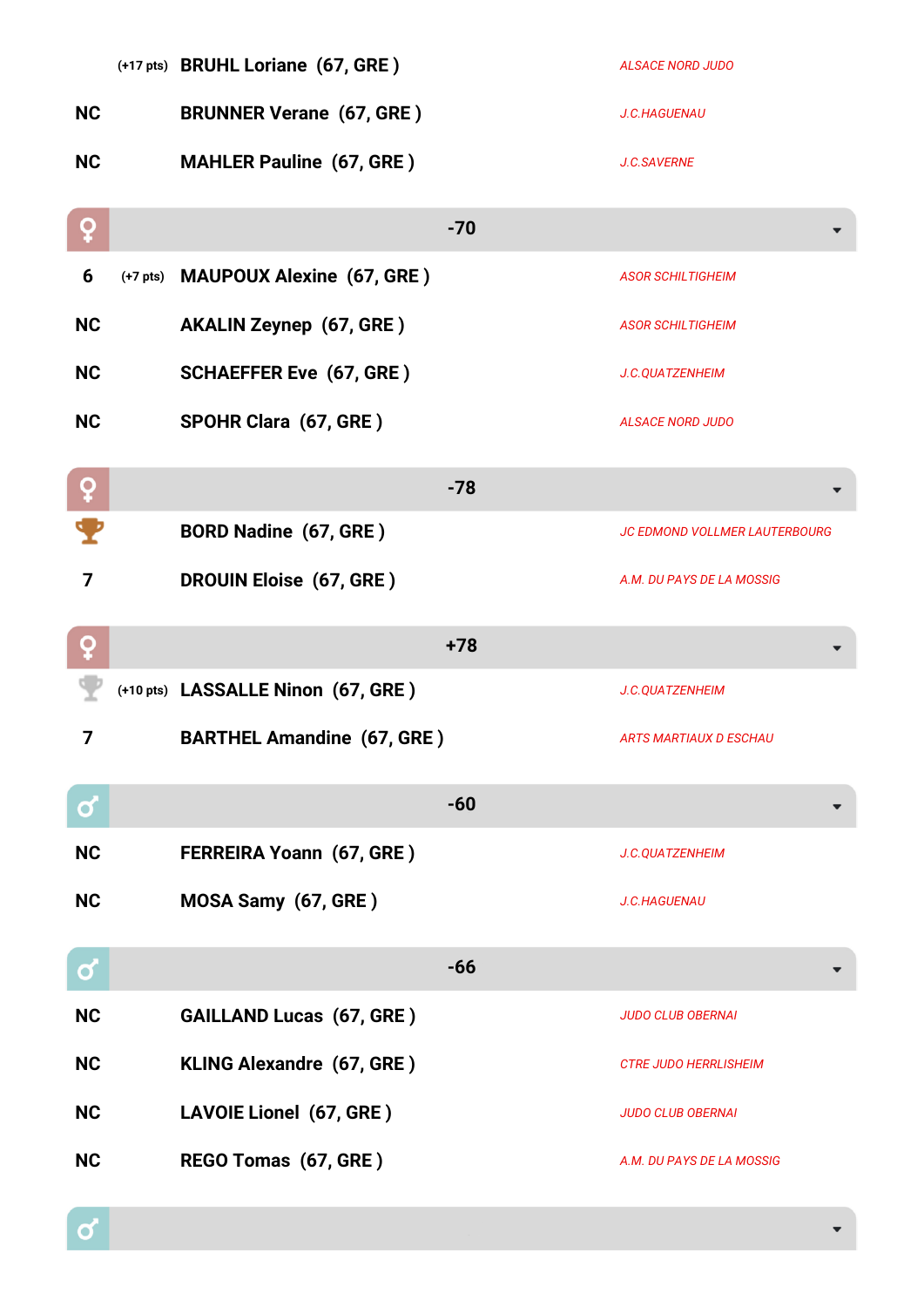| <b>NC</b>         | <b>BRAHMIA Selim (67, GRE)</b>        | ALLIANCE JUDO BASSE-ALSACE            |
|-------------------|---------------------------------------|---------------------------------------|
| <b>NC</b>         | <b>SCHMITT Jean (67, GRE)</b>         | A.R.A.N.I.                            |
| <b>NC</b>         | <b>SEILER Hector (67, GRE)</b>        | J.C.SAVERNE                           |
| $\mathbf{\alpha}$ | $-81$                                 |                                       |
|                   | (+50 pts) BIGVAVA Archili (67, GRE)   | <b>JC LA WANTZENAU</b>                |
| 7                 | (+20 pts) TYBURN William (67, GRE)    | <b>JUDO CLUB DE WISSEMBOURG</b>       |
| <b>NC</b>         | <b>BOURGETEAU Antonin (67, GRE)</b>   | <b>STRASBOURG UNIV.CLUB</b>           |
| <b>NC</b>         | LAZZARONI Vincent (67, GRE)           | <b>JUDO NETSUJO STRASBOURG NEUDOR</b> |
| <b>NC</b>         | LICHTLE Simon (67, GRE)               | <b>STRASBOURG UNIV.CLUB</b>           |
| <b>NC</b>         | (+10 pts) SCHWINTE Valentin (67, GRE) | <b>CLUB JUDO MUNDOLSHEIM</b>          |
| <b>NC</b>         | (+10 pts) SOUBET Salavat (67, GRE)    | <b>JC LA WANTZENAU</b>                |
|                   |                                       |                                       |
| σ                 | $-90$                                 |                                       |
|                   | (+40 pts) HEILI Mathieu (67, GRE)     | <b>ALSACE NORD JUDO</b>               |
| <b>NC</b>         | <b>DEMESMAY Mathis (67, GRE)</b>      | <b>ALLIANCE JUDO BASSE-ALSACE</b>     |
| <b>NC</b>         | <b>GAIGE Benjamin (67, GRE)</b>       | <b>STRASBOURG UNIV.CLUB</b>           |
| <b>NC</b>         | ZOKOVITCH Theo (67, GRE)              | <b>ALLIANCE JUDO BASSE-ALSACE</b>     |
| ර                 | $-100$                                |                                       |
| 5                 | (+20 pts) GUTH Jordan (67, GRE)       | <b>GRPE LOIS.ESPOIRS SELTZ</b>        |
| 7                 | KAYA Sevki (67, GRE)                  | <b>J.C.HAGUENAU</b>                   |
| <b>NC</b>         | BOOF Mike (67, GRE)                   | <b>ALLIANCE JUDO BASSE-ALSACE</b>     |
| Ø                 | $+100$                                |                                       |

**-73**